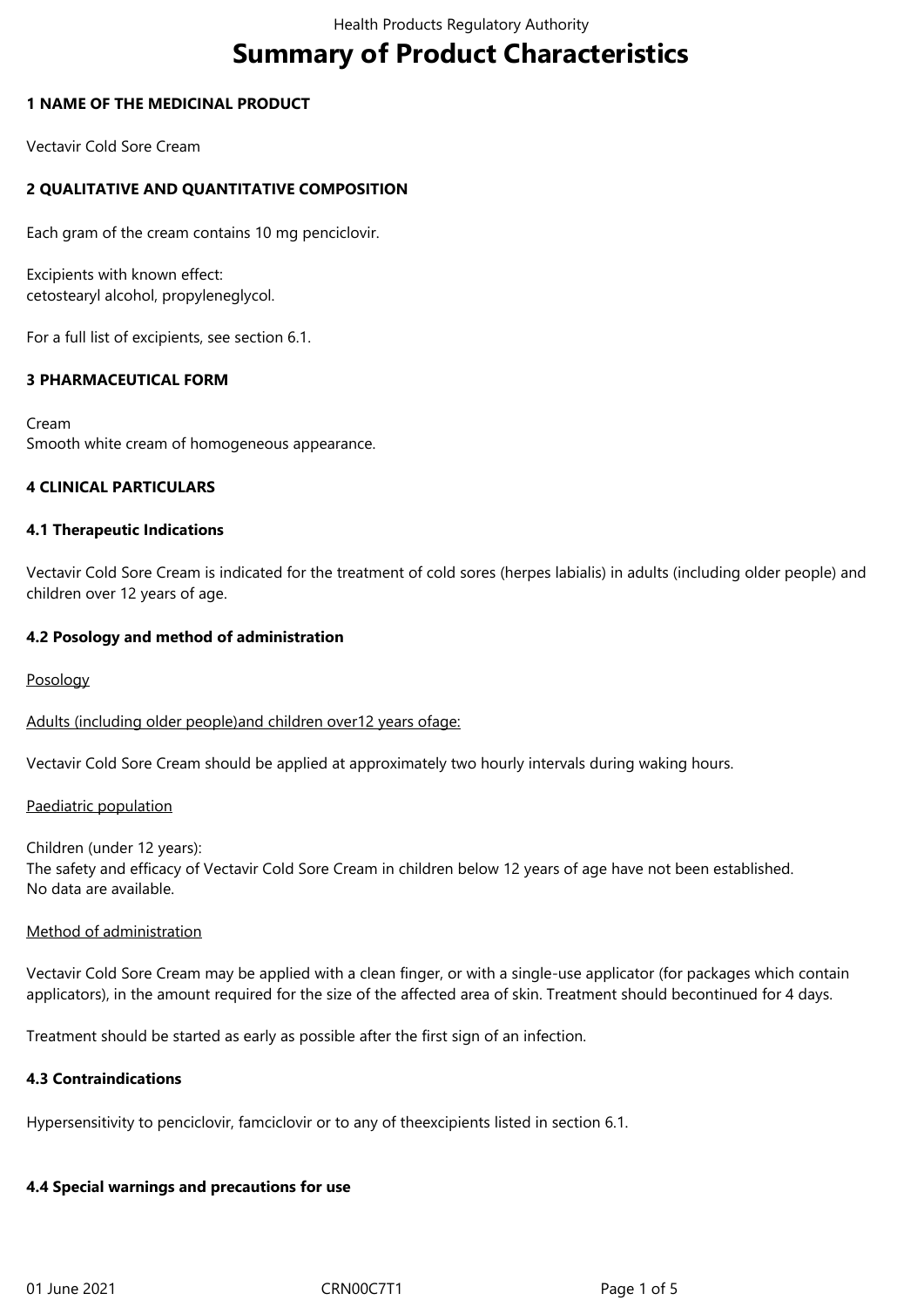#### Health Products Regulatory Authority

The cream should only be used on cold sores on the lips and around the mouth. It is not recommended for application to mucous membranes (e.g. in the eyes, mouth, or nose or on the genitals). Particular care should be taken to avoid application in or near the eyes.

Severely immunocompromised patients (eg AIDs patients or bone marrow transplant recipients) should be encouraged to consult a physician in case oral therapy is indicated.

The cream contains cetostearyl alcohol, which may cause local skin reactions (e.g. contact dermatitis). It also contains 416 mg of propylene glycol per gram of cream, which may cause skin irritation.

## **4.5 Interaction with other medicinal products and other forms of interactions**

Clinical trial experience has not identified any interactions resulting from concomitant administration of topical or systemic drugs with Vectavir Cold Sore Cream.

## **4.6 Fertility, pregnancy and lactation**

## **Pregnancy**

There is unlikely to be any cause for concern regarding adverse effects when the cream is used in pregnant women as systemic absorption of penciclovir following topical administration of Vectavir Cold Sore Cream has been shown to be minimal (see Section 5.2).

Since the safety of penciclovir in human pregnancy has not been established, Vectavir Cold Sore Cream should only be used during pregnancy or in nursing mothers on the advice of a doctor, if the potential benefits are considered to outweigh the potential risks associated with treatment.

## Breast feeding

There is unlikely to be any cause for concern regarding adverse effects when the cream is used in lactating women as systemic absorption of penciclovir following topical administration of Vectavir Cold Sore Cream has been shown to be minimal (see Section 5.2).

There is no information on excretion of penciclovir in human milk.

# **4.7 Effects on ability to drive and use machines**

Vectavir Cold Sore Cream has no influence on the ability to drive and use machines.

# **4.8 Undesirable effects**

# **Summary of the safety profile**

Vectavir Cold Sore Cream has been well-tolerated in human studies. Clinical trial experience has shown that there was no difference between Vectavir Cold Sore Cream and placebo in the rate or type of adverse reactions reported. The most common events are application site adverse events.

## **Tabulated list of adverse reactions**

Adverse reactions are listed below by system organ class and frequency. Frequencies are defined as: *very common* (>1/10); *common* (>1/100 to <1/10); *uncommon* (>1/1,000 to <1/100); *rare*(>1/10,000 to <1/1,000); *very rare* (<1/10,000); *not known*  (cannot be estimated from the available data). Within each frequency grouping, undesirable effects are presented in order of decreasing seriousness.

| <b>System Organ Class (SOC)</b><br><b>Frequency</b> | <b>Adverse Reaction</b>                                                                        |
|-----------------------------------------------------|------------------------------------------------------------------------------------------------|
| General disorders and administration site condition |                                                                                                |
| Common                                              | Application site reactions (including skin burning sensation, pain of<br>skin, hypoaesthesia). |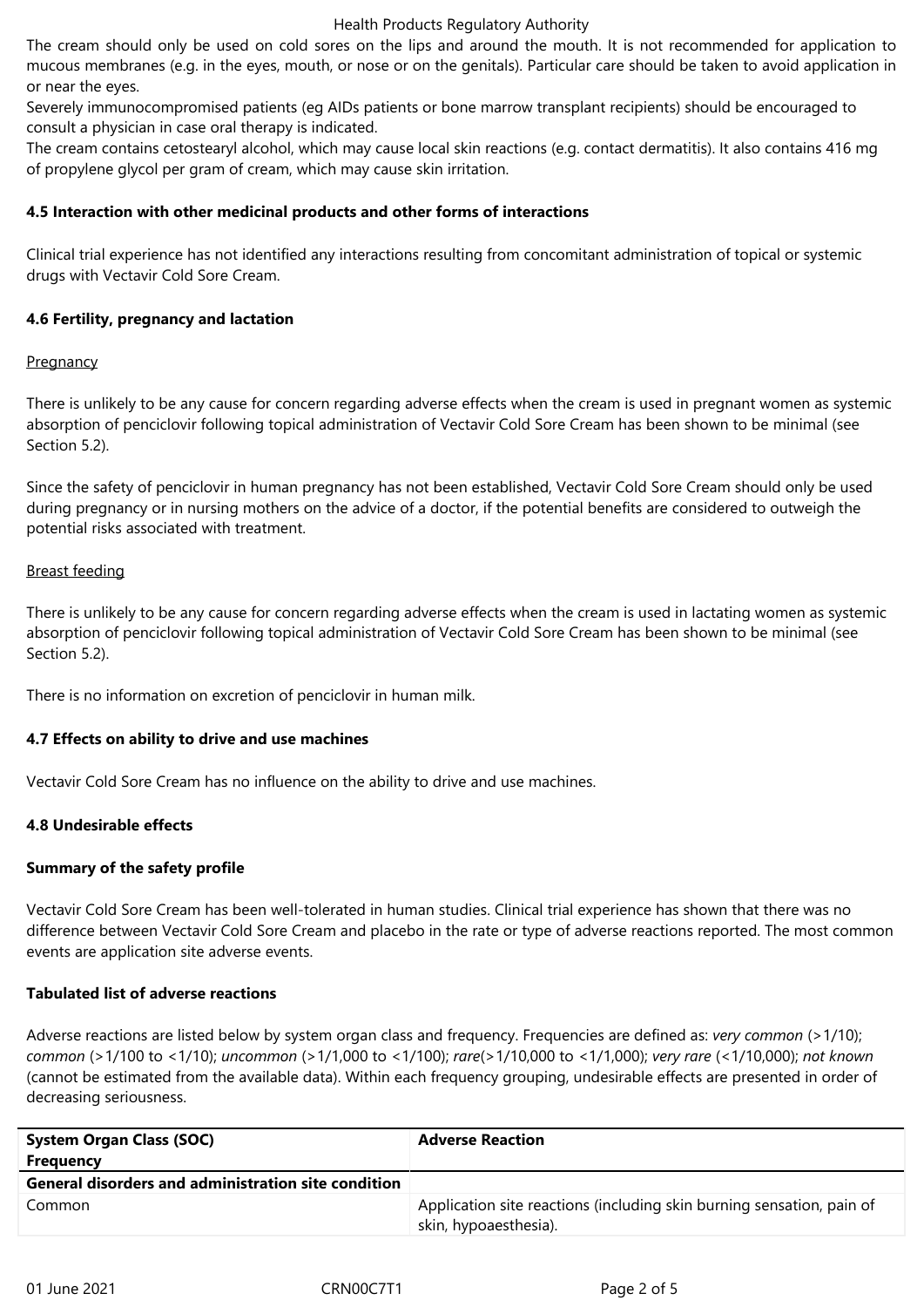unknown frequency.

| <b>System Organ Class (SOC)</b>        | <b>Adverse Reaction</b>                                             |
|----------------------------------------|---------------------------------------------------------------------|
| <b>Frequency</b>                       |                                                                     |
| Immune system disorders                |                                                                     |
| Not known                              | Hypersensitivity                                                    |
| Not known                              | Urticaria                                                           |
|                                        |                                                                     |
| <b>Skin and subcutaneous disorders</b> |                                                                     |
| Not known                              | Dermatitis allergic (including rash, pruritus, blisters and oedema) |

## Reporting of suspected adverse reactions

Reporting suspected adverse reactions after authorization of the medicinal product is important. It allows continued monitoring of the benefit/risk balance of the medicinal product. Healthcare professionals are asked to report any suspected adverse reactions via:

HPRA Pharmacovigilance Earlsfort Terrace IRL - Dublin 2 Tel: +353 1 6764971 Fax: +353 1 6762517 Website: www.hpra.ie e-mail: medsafety@hpra.ie

## **4.9 Over[dose](http://www.hpra.ie/)**

No unt[oward effects would](mailto:medsafety@hpra.ie) be expected even if the entire contents of a container of Vectavir Cold Sore Cream were ingested orally; penciclovir is poorly absorbed following oral administration. However, some irritation in the mouth could occur. No specific treatment is necessary if accidental oral ingestion occurs.

#### **5 PHARMACOLOGICAL PROPERTIES**

#### **5.1 Pharmacodynamic properties**

Pharmacotherapeutic group: Topical antiviral agent, ATC code: D06BB06 Mechanism of action Penciclovir has demonstrated *in vivo* and *in vitro* activity against herpes simplex viruses (types 1 and 2) and varicella zoster virus. In virus-infected cells penciclovir is rapidly and efficiently converted into a triphosphate (mediated via virus-induced thymidine kinase). Penciclovir triphosphate persists in infected cells for more than 12 hours where it inhibits replication of viral DNA and has a half-life of 9, 10 and 20 hours in cells infected with varicella zoster virus, herpes simplex virus type 1 and herpes simplex virus type 2 respectively. In uninfected cells treated with penciclovir, concentrations of penciclovir triphosphate are only barely detectable. Accordingly, uninfected cells are unlikely to be affected by therapeutic concentrations of penciclovir.

## **Clinical efficacy and safety**

In clinical studies, Vectavir Cold Sore Cream treated patients healed 30% faster than placebo (up to one day earlier), pain resolution was 25-30% faster (median improvement of up to one day) and infectivity resolved up to 40% faster (one day earlier) than placebo.

#### **5.2 Pharmacokinetic properties**

Following application of Vectavir Cold Sore Cream in a human volunteer study at a daily dose of 180mg penciclovir (approximately 67 times the proposed daily clinical dose), to occluded and abraded skin for 4 days, penciclovir was not quantifiable in plasma and urine.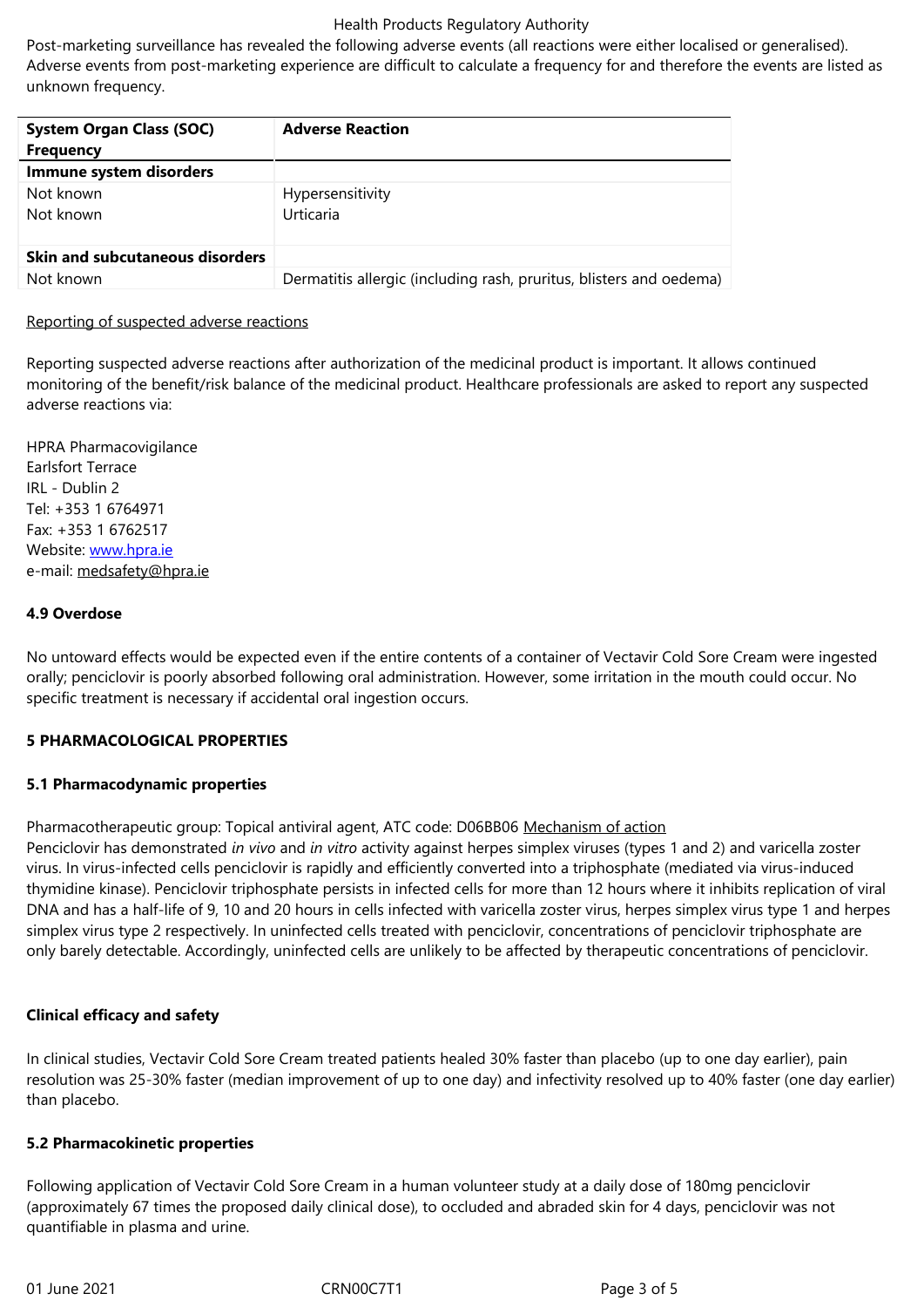## **5.3 Preclinical safety data**

#### General toxicology

Topical application of 5% Vectavir Cold Sore Cream for 4 weeks to rats and rabbits was well tolerated. There was no evidence of contact sensitisation in guinea pigs.

A full programme of studies has been completed using intravenous penciclovir. These studies did not raise any safety concerns regarding topical use of Vectavir Cold Sore Cream. There is a minimal systemic absorption of penciclovir following topical administration.

## Genotoxicity and Reproductive toxicity

Animal studies have not shown any embryotoxic or teratogenic effects with penciclovir given intravenously (at doses greater than 1200 times those recommended for clinical use via topical application), nor were there any effects on male and female fertility and general reproductive performance (at doses greater than 1600 times those recommended for clinical use via topical application). Studies in rats show that penciclovir is excreted in the breastmilk of lactating females given oral famciclovir (famciclovir; the oral form of penciclovir, is converted in vivo to penciclovir).

The results of a wide range of mutagenicity studies invitro and invivo indicates that penciclovir does not pose a genotoxic risk to man.

## **6 PHARMACEUTICAL PARTICULARS**

## **6.1 List of excipients**

White soft paraffin Liquid paraffin Cetostearyl alcohol (see section 4.4 'Special warnings and precautions for use') Propylene glycol (see section 4.4 'Special warnings and precautions for use') Cetomacrogol 1000 Purified water

## **6.2 Incompatibilities**

Not applicable.

# **6.3 Shelf life**

2g and 5g aluminium tubes - 3 years. 2g plastic airless pump dispenser - 2 years.

## **6.4 Special precautions for storage**

Store at temperatures not exceeding 30°C. Do not freeze.

## **6.5 Nature and contents of container**

2g and 5g aluminium tube. May be supplied with 20 single-use Low Density Polyethylene(LDPE) applicators.

2g plastic airless pump dispenser.

Not all pack sizes may be marketed.

## **6.6 Special precautions for disposal**

Any unused product or waste material should be disposed of in accordance with local requirements.

01 June 2021 CRN00C7T1 Page 4 of 5